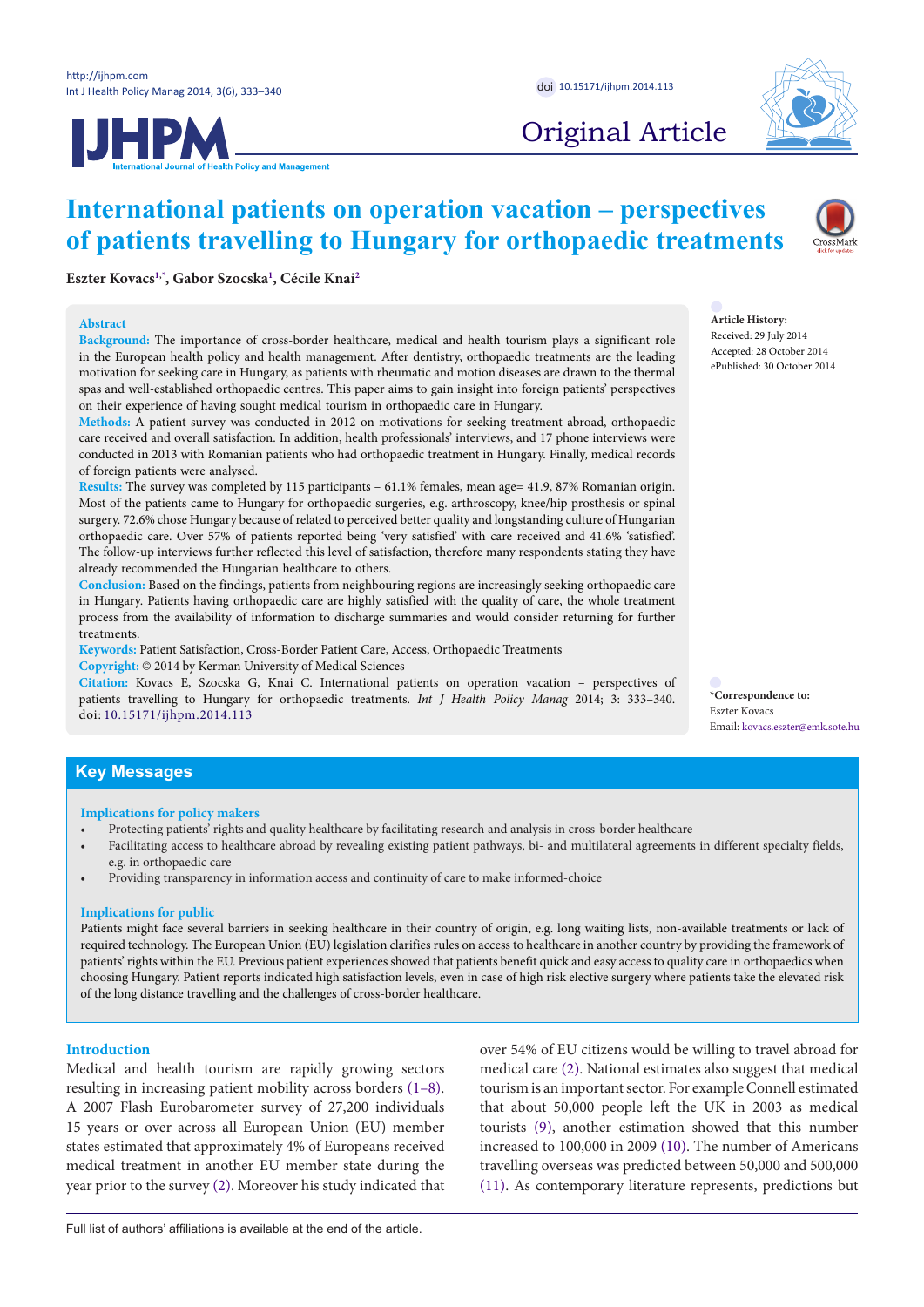no precise data is available yet on cross-border healthcare. The terms "medical tourism" and "health tourism" are used quite widely and sometimes are vague. While health and medical tourism could be differentiated on the seriousness of illness and disease and the consequent level of physical and surgical intervention required, both forms of treatment involve crossing the border to seek care in another country, as explained in [Box 1](#page-1-0). Therefore, these definitions are often used interchangeably ([1,](#page-6-2)[5,](#page-6-8)[7,](#page-6-9)[9](#page-6-5)[,12,](#page-6-10)[13\)](#page-6-11). In general, we highlight that medical tourism refers to treatments or surgeries planned in advance, which take place outside a patient's usual place of residence.

Additionally, due to Hungary's excellent tradition of thermal baths and spas, balneology is playing a significant role in healthcare, particularly in orthopaedic care. Several treatments can be complemented with balneotherapy, hydrotherapy, physiotherapy and natural medicinal products. In the process of medical wellness doctors often offer patients some of these options in the interest of holistic patient care ([14](#page-6-12),[15](#page-6-13)).

## **Policy foundations**

Since 1998 each European citizen has had the right to seek services and treatments within the EU. This is grounded in the core principles of freedom of movement across the EU ([7,](#page-6-9)[18,](#page-6-14)[19](#page-6-15)) and now further clarified with the adoption of the 2011/24/EU Directive of the European Parliament and of the

<span id="page-1-0"></span>**Box 1.** Definitions

**Patient mobility: Movement of patients, referred when** cross-border collaboration involves the transfer, movement or exchange of patients from one system or one provider to another ([7\)](#page-6-9).

**Cross-border healthcare: crossing the border in order** to obtain healthcare and medical services, cross-border purchasing of health services and products ([7\)](#page-6-9), typically sought in countries within the same region ([10](#page-6-6)).

Health tourism: the organised travel outside one's local environment for the maintenance, enhancement or restoration of an individual's well-being in mind and body [\(5](#page-6-8),[12](#page-6-10)); travel where the primary purpose is treatment in pursuit of better health, any pleasure-orientated tourism which involves an element of stress relief ([16](#page-6-24)).

Medical tourism: travel abroad with the intention of obtaining non-emergency medical services; consumers elect to travel across borders or to overseas destinations to receive their treatment [\(5](#page-6-8)[,12\)](#page-6-10); refers to treatments or surgery that have been planned in advance to take place outside a patient's usual place of residence ([1](#page-6-2)); travel for the purpose of delivering healthcare or travel for the purpose of seeking healthcare ([17](#page-6-25)); the practice of travelling to another country with the purpose of obtaining healthcare ([14](#page-6-12)).

Medical wellness: a combination of medical and health tourism, with wellness' benefits; combine medical services with wellness offerings, therefore representing a possible synergy between the two markets ([14](#page-6-12)). Wellness/Spa tourism refers to visiting spas, homeopathy treatments or traditional therapies ([16](#page-6-24)), relaxation treatments ([1\)](#page-6-2).

Council of 9 March 2011 on the application of patients' rights in cross-border healthcare [\(20\)](#page-6-16).

The debate about cross-border healthcare arose from several cases in the last two decades and mainly centred on authorisation and reimbursement issues (e.g. Decker-Kohll, Vanbraeckel, Smith-Peerbooms) at the European Court of Justice ([18,](#page-6-14)[19](#page-6-15)). In addition, the introduction of the European Health Insurance Card in 2004 raised the opportunity in easy access to health services in EU member states.

The aforementioned processes facilitated the consultation on the conditions and ruling of cross-border care, and the preparatory work on establishing an EU directive concerning the right of patients to benefit from medical treatment in another member state. The first draft of the Directive on patients' rights was prepared in 2008, following which the Directive was renegotiated over a period of two and a half years, resulting in a revised draft agreed in December 2010. This was voted on in January 2011, ratified by the Council in February 2011 and became law on April 4<sup>th</sup> 2011. The member states implemented the Directive into national legislation in October 2013.

These factors of the European legislative framework greatly contributed to patient mobility. With this legislation each European citizen has the right to receive healthcare (be it planned and unplanned) in any EU member states. Since the Directive focuses on several aspects of patients' rights, the most recent changes will be seen in the near future. Additionally, the Directive aims to clarify crucial points about cross-border healthcare, i.e. cost of care, reimbursement, patient safety, complaints, national contact points etc. Using this information, patients have the opportunity to gain more information directly from the member state in which they intend to receive healthcare. Indeed, the process of crossborder care becomes more transparent and patient mobility might be monitored more closely.

The opportunity for medical tourism has resulted in increased patient mobility. Typologies explaining the motivations and types of individuals crossing borders for healthcare have been proposed: 1) there are temporary visitors abroad, 2) people living in border regions, or 3) elderly retiring to other countries, 4) people sent abroad by their doctors and 5) people going abroad on their own initiative [\(7,](#page-6-9)[19–](#page-6-15)[21](#page-6-17)).

## **Objectives**

Previous studies have sought to understand the motivation for seeking medical treatment abroad, and foreign patient satisfaction rates with Hungarian healthcare [\(3](#page-6-18),[4](#page-6-19),[22](#page-6-20)[–25](#page-6-21)). Based on these studies the key motivations include the good cost/benefit ratio (affordable prices), good quality of care, the possibility of combining treatment with holidays, high accessibility, availability of special or joint treatments, high level of trust and pleasant previous treatment experiences [\(10](#page-6-6)[,15](#page-6-13)[,22–](#page-6-20)[24\)](#page-6-22).

As widely known, many patients seek dental care in Hungary – mostly in private provision – [\(22–](#page-6-20)[25\)](#page-6-21), but nowadays other fields started gaining more attention, such as orthopaedic care [\(6](#page-6-23)[,15](#page-6-13)). Cross-border healthcare tends to attract people first from neighbouring regions and nevertheless patients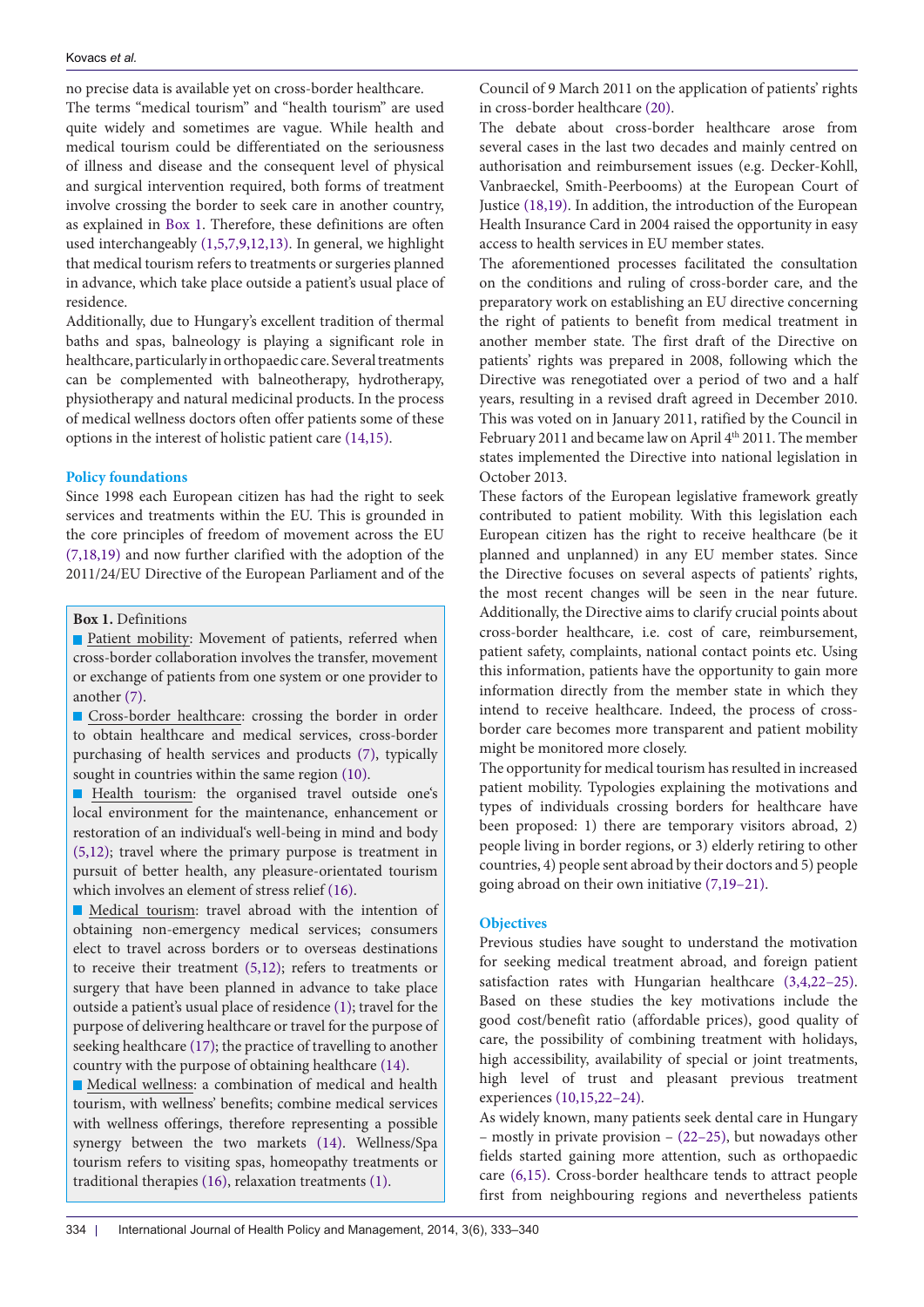travelling from longer distances. Thus, this paper focuses on people travelling to Hungary to receive planned treatments, and particularly people living in border regions, the majority of which are Romanian patients. Specifically it explores the patients' experience of travelling to Hungary to receive orthopaedic treatment, their motivation for doing so and their satisfaction with healthcare received whilst in Hungary.

## **Methods**

In order to gain insight into the experience of patients, triangulation of data collection methods was used, including a survey disseminated to foreign patients arriving to Hungary for healthcare, secondary analysis of medical records, and follow-up phone interviews with a selection of patients having completed the survey.

A patient survey on the motivations for treatment abroad, orthopaedic care and satisfaction was designed to capture the following themes: 1) the decision to have treatment in Hungary, including choice for combinations or types of treatments; 2) the process of organising treatment abroad, including gaining information about the foreign provider, availability and accessibility of care, prices compared to the home country; 3) the satisfaction with treatment abroad including the patients' level of trust in the foreign provider, communication with healthcare staff, difficulties and advantages of treatment abroad; and 4) experiences with discharge and aftercare. The 25-item survey took approximately 20 minutes to complete (see [Appendix 1](#page-7-0)). The final version of the survey was disseminated on 2 March 2012 in Hungarian, Romanian and English. We distributed the questionnaires in three orthopaedic clinics' waiting rooms and patient information desks. Data collection lasted six months, starting in August 2012.

## *Selection of clinics*

Eight individual and five focus group interviews were conducted (in January–February 2012) to gain deeper insight to patient mobility in orthopaedic care, revealing the aspects of health professionals. Clinics were selected based on opinions of representatives and leaders of professional bodies and national institutes of orthopaedics, who indicated cross-border care in orthopaedics in a significant volume, particularly among Romanian patients. The location of hospitals also provided opportunity to test the presence of foreign patients: 2 of the 3 hospitals are situated close to Romanian-Hungarian border, and the third hospital in the capital represents higher level access for foreign patients. In the second step we confirmed by focus group interviews with health professionals—staff of the selected clinics—the presence and significance of treatment of foreign, particularly Romanian patients. The three clinics were suggested by representatives of national professional bodies, and the rate of foreign patients was confirmed by hospital staff around 4%–10%, that is, 150 patients in in-patient care annually. Secondly, we conducted an analysis of medical records and discharge summaries of foreign patients accessed in hospitals that were checked for numbers of monthly/annual treatments in the unit and the content of discharge summaries was also

analysed [Hospital Discharge – *cf.* Organisation for Economic Co-operation and Development (OECD) Indicators and [\(26](#page-6-26))]. Data protection and confidentiality was ensured by anonymous and summarised tables created by the hospitals for research purposes.

Finally, in January 2013, we conducted follow-up phone interviews (N=17) with Romanian patients who had orthopaedic treatment in Hungary in the year 2012. These patients were selected from the questionnaire survey respondents, those who provided their contact details for further research purposes. In total 24 people provided contact details in the questionnaire and 17 people were available for the interviews. The aim of the follow-up interviews was to gain a more in-depth understanding of their experience, including their level of satisfaction with the treatment in Hungary and reasons why, as well as an understanding of how they were planning the next steps (including further treatment abroad) and whether they would recommend treatment abroad to others. The time-lag between the questionnaire survey and the follow-up interviews was set in order to leave enough time for patients to terminate their ongoing treatment processes.

## **Results**

In all, 115 individuals completed the questionnaire survey: 61.1% were females, mean age= $41.9$ , SD= $17.1$ , 87% with Romanian origin ([Table 1](#page-2-0)). The remaining respondents came from various countries: Libya, Germany, Serbia, Ireland, Slovakia, Slovenia, Spain, the UK and the US.

## *Treatment*

The majority (58.4%) of respondents stated having treatment in Hungary for the first time. A further 24.8% came to Hungary for the second time and 16.8% reported having had sought treatment abroad on several occasions and not exclusively in Hungary. Most of the patients reported coming to Hungary for orthopaedic surgeries, including arthroscopy, knee prosthesis, hip replacement or spinal surgery. Most (78.2%) came for a single treatment while the rest had multiple treatments. Patients from Romanian origin tend to have more multiple treatments compared to the non-Romanian patients (25% vs. 0% respectively *P*<0.050). The follow-up interviews emphasised that patients had good experiences whilst in Hungary and that the benefits of care received continued since returning to their home country. Fifteen respondents declared that based on the good experiences they would choose to return to Hungary for further treatments. As noted by two interviewees: *"I would consider returning for further* 

<span id="page-2-0"></span>

|  | Table 1. Self-reported socio-demographic characteristics of respondents |
|--|-------------------------------------------------------------------------|
|  |                                                                         |

| Gender                                                                    | 61.1% females, 38.9% males                                                                                                                          |  |
|---------------------------------------------------------------------------|-----------------------------------------------------------------------------------------------------------------------------------------------------|--|
| Age                                                                       | Mean age= $41.9$ years (SD= $17.1$ )                                                                                                                |  |
| Country of origin                                                         | 87% with Romanian origin, 2.6% Libya, 1.7%<br>Germany, 1.7% Serbia, 0.9% Slovakia, 0.9%<br>Slovenia, 0.9% Spain, 0.9% Ireland, 0.9% UK,<br>0.9% USA |  |
| 4.3% Lower class, 83% Middle class, 12.8%<br>Social status<br>Upper class |                                                                                                                                                     |  |
| Note: Country of origin was recoded to Romanian and non-Romanian groups   |                                                                                                                                                     |  |

Note: Country of origin was recoded to Romanian and non-Romanian groups for further analysis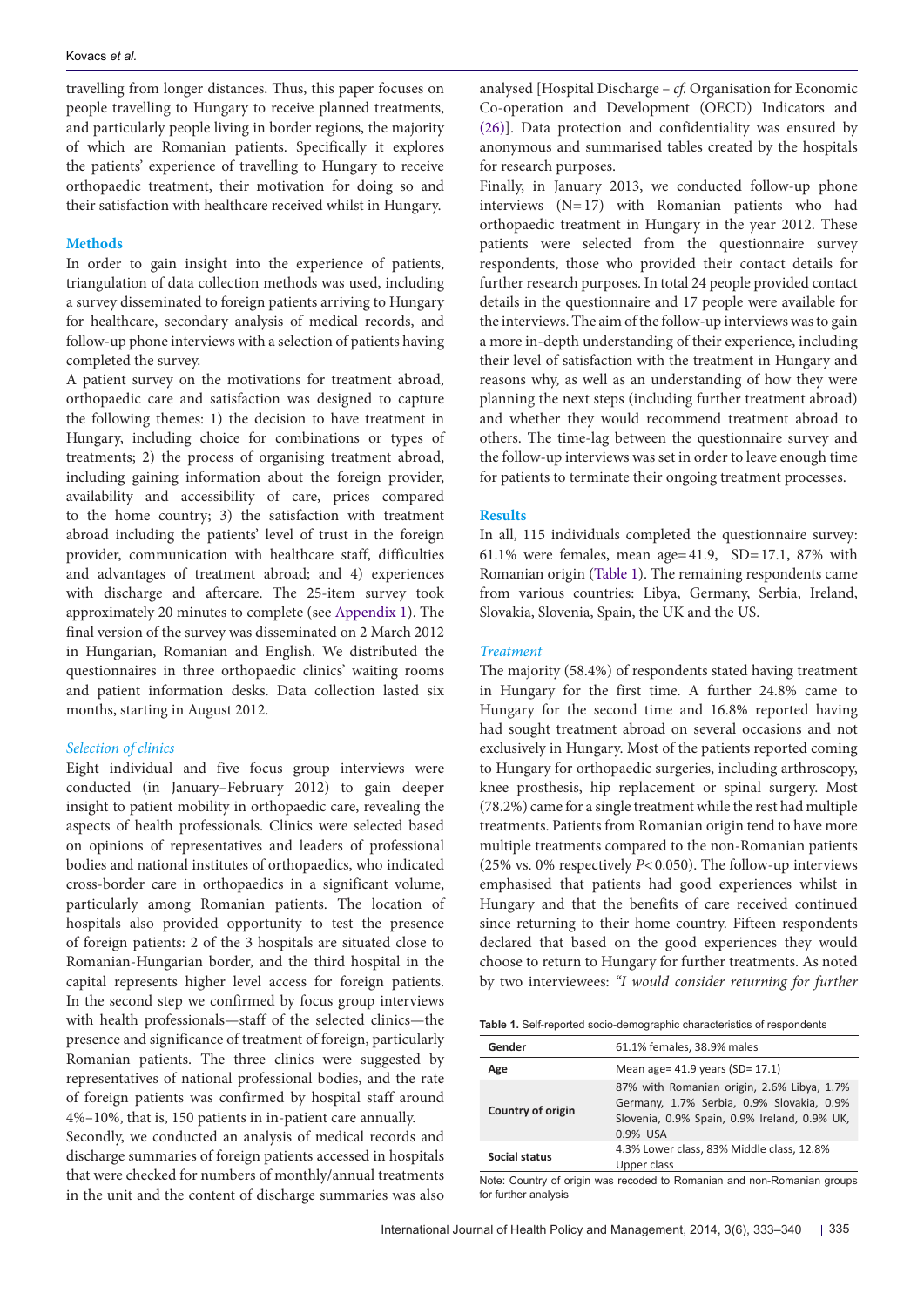## Kovacs *et al.*

*treatments but financial conditions count a lot"*. Seven patients stated that they still need to return sometimes for additional consultations. Similarly to them, eight patients said that *"I would definitely come back if any need emerges".*

## *The process*

The majority (93.6%) planned the treatment on their own without the support of any agencies, while only 3.7% organised their care via a medical tourism agency and 2.8% by a travel agency. The majority of the responses indicate that very few medical tourism or travel agencies are supporting the arrangement of the trip (97.7% of Romanian and 61.5% of non-Romanian patients organise the trip themselves). On average they travelled 390 km (SD=889 km), where Romanians travelled significantly lower distances than non-Romanian nationals (*P*<0.010). In terms of the information sources used, friends are the most common source from whom patients gain information about treatment abroad ([Table 2](#page-3-0)). The majority of Romanian patients (63.6%) arrived to Hungary based on recommendations of friends, on the other hand, 69.2% of non-Romanian patients decided to have treatment in Hungary based on doctors' recommendations (*P*<0.001). As the follow-up interviews indicated, upon returning home patients tended to recommend treatment in Hungary and/or the specific hospital units to their friends and seven patients knew others seeking care in Hungary based on their recommendations. As noted by an interviewee: *"Based on my good experiences I have already recommended the Hungarian orthopaedics [services] to my relatives, friends and acquaintances"*. Another interviewee reported knowing: *"[…] at least ten people who already went to Hungary for healthcare on my recommendations".* Finally patients emphasised that it was very easy (57.1%) and easy enough (40.2%) to get appointment for their treatment abroad – regardless their country of origin.

## *Motivations*

When considering the main general advantages of treatment abroad, the majority (58.7%) of respondents reported being motivated by their belief that healthcare of a different country would provide them with greater quality of healthcare compared to their home country. Secondly, 34.9% reported being motivated by higher accessibility and 6.4% by the availability of special or joint/multiple treatments indicating lack of suitable options at home [\(Figure 1](#page-3-1)).

We also asked respondents about the reasons why did they choose Hungary in receiving healthcare ([Figure 2\)](#page-3-2). The great majority of the patients reported seeking care in Hungary because of better quality (72.6%). The second main motivation is the availability of special treatments that

<span id="page-3-0"></span>**Table 2.** Sources of information about hospitals and treatment abroad

|                           | ℅    |
|---------------------------|------|
| Friends                   | 57.9 |
| Doctors from home country | 27.2 |
| Internet                  | 13.2 |
| Other: TV, Insurer        | 1.7  |

<span id="page-3-1"></span>58.7% 6.4% 34.9% **Improved quality Higher accessibility** Availability of special or joint treatments



<span id="page-3-2"></span>

**Figure 2.** Reasons for choosing Hungary

might not be available in the patients' home country (22.1%). The third key driver was saving time, namely, quick access (3.5%). Finally, only 1.8% indicated "saving money" as main motivation for treatment in Hungary. Statistical analysis confirmed that Romanian patients and non-Romanian origin patients show significant differences in motivations, namely "better quality" is more important to Romanians (79.6% vs. 23.1%) and "special treatment" is more important to non-Romanians (15.3% vs. 69.2%). Comparing the prices of the treatment 65.7% declared that prices are similar in their home country, thus, saving money is not the main motivation. On the other hand, 34.3% noted some savings due to treatment abroad. Patients from neighbouring countries, 71.4% of Romanian patients, Serbian and Slovakian patients said that there they did not experience differences in prices. 28.6% of Romanian origin patients confirmed saving money, while 83.3% of the group of non-Romanian origin patients could save money ( $P$ <0.001). Thus, people from neighbouring countries experience similar prices, while patients from longer distances, e.g. UK and USA see the affordable prices.

## *Satisfaction with treatment abroad*

Patients reported being mostly satisfied (64% was very satisfied and 35.1% satisfied) with the information provided whilst in hospital. The follow-up interviews underlined patients' great satisfaction with being treated in Hungary, with one interviewee reporting that: *"the professor explained everything in a very detailed way. The information sharing was surprisingly comforting and full of respect and good behaviour".*  Similar rates were found when examining the overall satisfaction rates with whole treatment process in Hungary [\(Figure 3\)](#page-4-0). The overall satisfaction with patient care was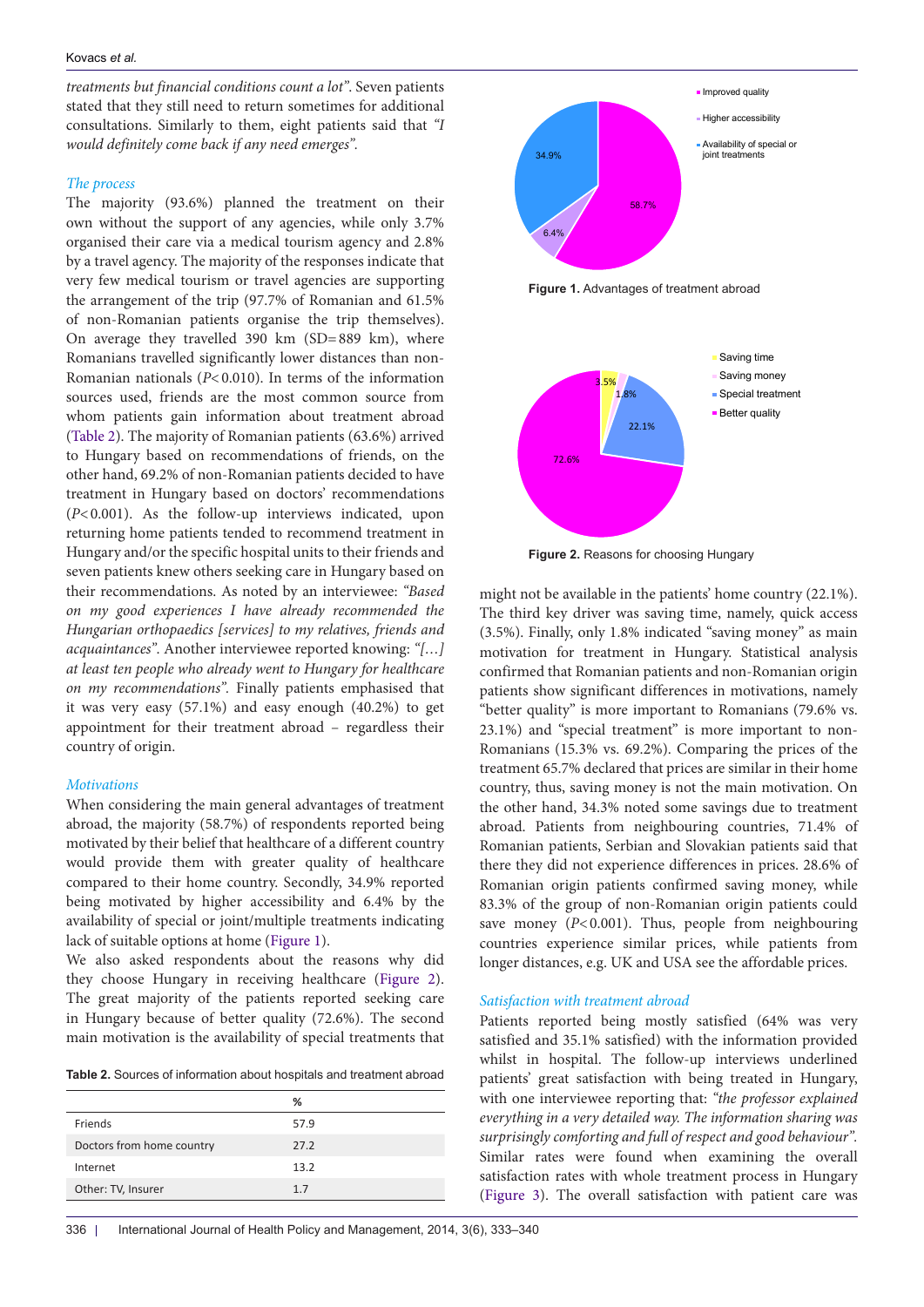Kovacs *et al.*

<span id="page-4-0"></span>

Figure 3. Overall satisfaction with treatment process

rather high 99%, 57.4% was very satisfied with the treatment process and 41.6% satisfied, while only one patient was not satisfied with the treatment process.

The results would indicate that patients coming to Hungary for orthopaedic treatment generally trust Hungarian providers, with 74.1% reporting a high level of trust in their foreign provider, and 25.9%, a medium level trust.

Communication with health professionals was associated with reported levels of trust in health professionals. Patients' responses stated that communication with healthcare professionals was rated high, 56.3% indicated excellent communication and 42.9% good communication flow. Indeed, a surprising fact that 47.4% is the rate of communication between Hungarian doctors and doctors in the patients' home country. As noted by an interviewee: *"The Hungarian doctor paid attention [throughout] the whole treatment process, whilst continuously consulting with the Romanian doctors at home".* It is helpful that several Hungarian health professionals and support staff speak Romanian, English and German. No significant differences could be detected by country of origin in satisfaction, trust or communication.

Respondents were asked to explain whether they had come across any difficulties during their treatment abroad. Nearly half (44.6%) of patients reported no difficulties during treatment abroad, however 31.3% reported incurring unforeseen expenses, 12.5% experienced unexpected or additional exhaustion and 8% misunderstandings. A small proportion of patients (3.6%) reported facing sociocultural problems (e.g. stemming from cultural differences such as nutrition or religion). This small percentage could be due to the fact that these patients mainly come from the bordering region where historical ties and common values might be present.

As noted by an interviewee: *"There occurred one delay in my treatment process, the surgery was postponed due to my allergy, so I had to return one more time few months later that was unexpected"*. The majority of respondents of the follow-up interview said that they did not experience any difficulties of their treatment in Hungary: *"The Hungarian staff was extremely kind and caring, they asked me two times every day about how I feel. Everything was perfect, I can say only positive things".*

The main difficulties were "extra expenses" for Romanians (35.1%) and "exhaustion" for non-Romanians (30.8%). On the other hand, 46.6% of Romanian origin patients experienced

no difficulties, this rate was 30.8% among non-Romanian origin patients (*P*<0.001).

# *Discharge and aftercare – continuity of care*

Every patient received a discharge summary upon being released from hospital. The majority were in Hungarian but 20.2% received it in Romanian and 15.4% in English. Providing an English language summary is quite common when treating foreign patients, however the Hungarian national legislation requires patient documentation solely in Hungarian (section 136–137 of 1997 Act on Healthcare and the Hungarian Healthcare Standards 2000). 65.7% of Romanian patients received their discharge summary in Hungarian, while 53.8% of non-Romanian patients in English. Patient documentation in Hungary consists of the following parts: personal data, nationality, diagnoses, treatment, hospital course, suggestions, control, and list of examinations, signatures of the hospital leader, unit leader and the medical specialist who had provided the care. Therefore, later on patients can provide their documents in their home county if needed. It is also worth mentioning that 40.6% of the respondents reported no need of aftercare, and almost the same volume received aftercare in their home country (39.6%).

# **Discussion**

Patient mobility is receiving wider attention in European health policy and health management ([4,](#page-6-19)[7,](#page-6-9)[8,](#page-6-3)[18,](#page-6-14)[19,](#page-6-15)[21](#page-6-17)). The EU directive on patients' rights may result in patient mobility increasing in the future, since the application of authorisation and reimbursement principles entered into national legislation of Member States in October 2013 ([20](#page-6-16)). The findings of this study showed that there is existing patient mobility from border regions to seek healthcare in orthopaedics care in Hungary. The volume of foreign patients is still moderate, but shows stable significance.

The aim of the present paper was to provide insight into the experience of foreign patients coming to Hungary for orthopaedic care ([15\)](#page-6-13). The main circumstances of treatment abroad were analysed by a questionnaire survey, secondary analysis of medical records and discharge summaries, and interviews with professionals, and follow-up interviews with patients having had treatments in Hungary. The results showed that most of the patients arrived to Hungary for orthopaedic elective surgeries, such as arthroscopy, knee prosthesis, hip replacement or spinal surgery. Most of the patients had one single treatment, one elective surgery that might require more consultations; however for few patients mostly for Romanians—joint/multiple treatments were supplied. The findings showed that for many people this was the first occasion having treatment abroad, but one part of the respondents already had previous treatment experiences. Of the reasons for choosing Hungary in treatment abroad better quality of care played a significant role, with 72.6% arrived to Hungary because of perceived better quality of orthopaedic care. Most of the patients made their decisions of having orthopaedic treatments based on friends' recommendations and their good experiences so they have already recommended treatments in Hungary. Therefore,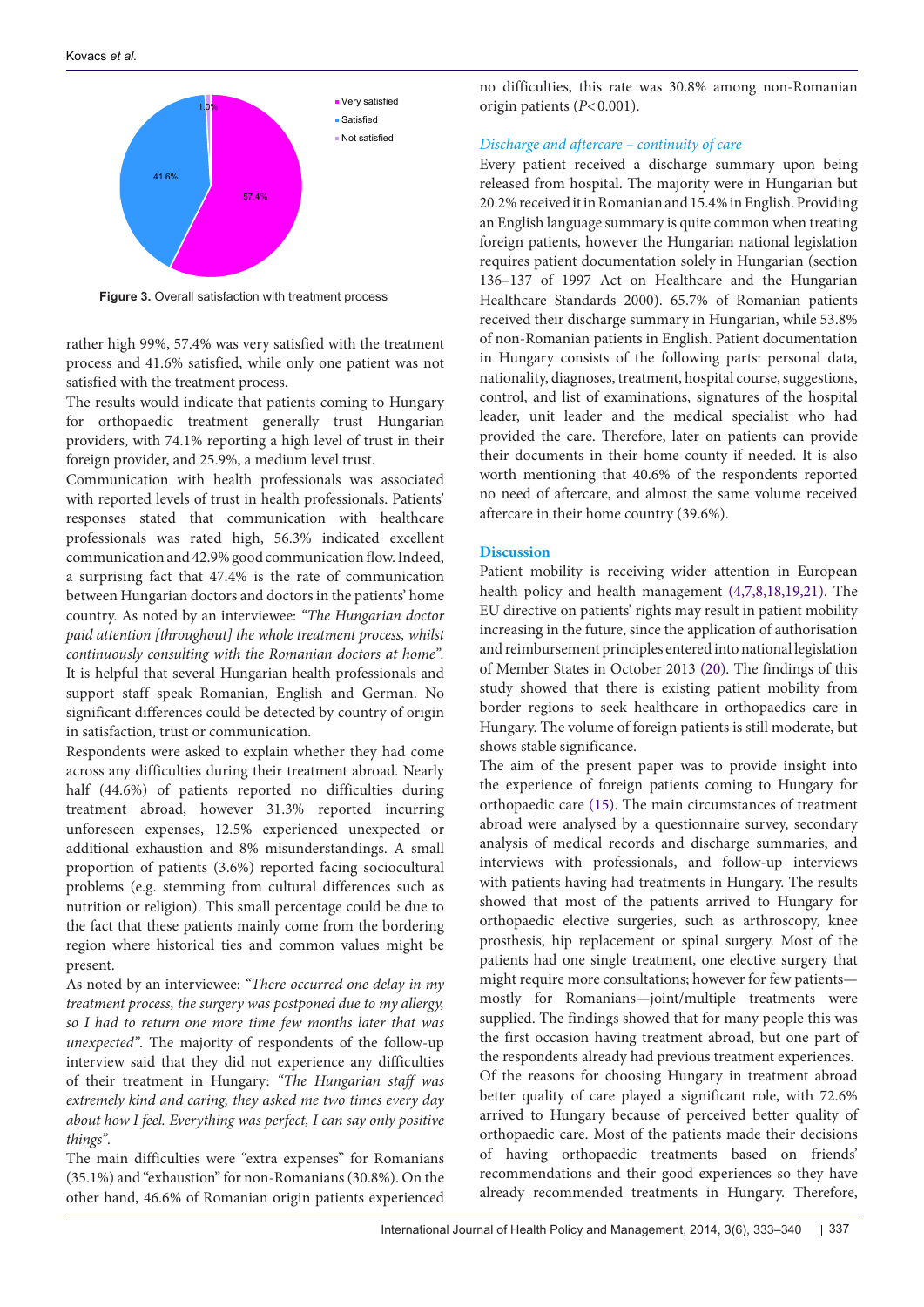word-of-mouth still counts as a significant key driver in treatment abroad [\(23–](#page-6-27)[25\)](#page-6-21). The overall satisfaction with patient care was rather high, that is, high level satisfaction rates with information provided, with the treatment itself and health outcomes and the level of trust, further the good communication flow was even appreciated by all foreign patients. The follow-up interviews strengthened this satisfaction level. Respondents stated that due to their high level satisfaction they have already recommended the Hungarian healthcare for others, particularly orthopaedic care, however other fields of healthcare have been suggested too. Regarding discharge summaries we may state that the documentation they receive at the end of their treatment in Hungary can be used abroad providing continuity of care ([26\)](#page-6-26), since language barriers do not play a significant role and the content might be coherent with a standardised, harmonised EU-wide discharge summary ([26](#page-6-26)).

The study has strengths and limitations. The main strength is the attempt to reveal a highly under-investigated topic, namely, cross-border orthopaedic care for patients coming from bordering regions into Hungary. Previous studies conducted in the topic of cross-border healthcare often use predictions about the patterns of treatment abroad and tend to explore the general motivational factors in patients mobility. The present research might emphasise the factors playing role in treatment abroad of Romanian patients. Secondly, triangulation in methods might increase the validity of the findings, namely, conducting quantitative and qualitative research methodology in the same time. One of the main limitations is that fact that these data are not representative of cross-border care as a whole. The study did not aim to have a representative sample of Romanian patients but attempted to capture those border regions where the presence of Romanian patients in orthopaedic care is the highest. Moreover, the questionnaire survey was voluntary and anonymous, thus self-assessment was used. Finally, due to the small number of other country of origin, comparison of the results should be considered cautiously, while the results on the attitudes of Romanian patients might be less biased.

### **Conclusion**

The explanation of the increasing volume of patients receiving treatment abroad may be that there are gaps in perceived quality in care in patients' countries of origin. The improved quality in Hungarian healthcare attracts several patients regardless the price of treatments that is very similar in the countries of the bordering region according to the responses. Patients tend to mobilise themselves within available distances, where they are not likely to face socio-cultural problems. Thus, one of the main key drivers in medical tourism, namely, savings and cost-effective care is not the most dominant one in orthopaedic care pathways, since patients particularly from neighbouring countries do not cross the border in order to save money. The high availability and accessibility of orthopaedic care seems to be completed ease of treatment abroad, that is, with similar socio-cultural background of the neighbouring countries—particularly the border regions—of the Eastern-European region.

Of the reasons for choosing Hungary in treatment abroad better quality of care played a significant role and also friends' recommendations was noteworthy. Most of the patients still receive information from family and friends about having treatments abroad who have real-life experiences. The positive experiences of acquaintances might be spread through recommendations and facilitate patient mobility. Therefore, we can state that word-of-mouth is still a significant key driver in treatment abroad. However, future research is needed to explore more detailed features of cross-border care, e.g. changing key drivers, lack of care, quality of care and availability, accessibility in their home country.

Treatment of foreign patients is not a newly recognised phenomenon for Hungarian clinicians as they have already adapted to the situation over time, for instance by employing health professionals with other language skills. Based on the findings, patient mobility (mainly from Romania) to Hungary is noteworthy and increasing. The process is quite transparent and advantageous for Romanian patients while receiving better quality care and also for Hungarian clinics that might use their full capacities. Several studies investigated crossborder dental care in terms of Hungary, where Hungary is known as one of the main destination countries worldwide. Besides dental care, further specialties started contributing to cross-border care, such as orthopaedics. The broader significance of the present paper ensures opportunity to raise the awareness of existing patient mobility and positive patient experiences in other fields.

To conclude, the mobility flow of Romanian patients show the follows: since the prices do not differ the case of higher risk elective surgery in orthopaedics, the patients take the elevated risk of the long distance travelling and the challenges of crossborder healthcare due to the attraction of good quality of Hungarian orthopaedic traditions.

## **Acknowledgements**

We are grateful to all the patients responding the survey and to all orthopaedic clinics providing the opportunity for conducting the research and particularly the heads of departments – Professor Zoltán Csernátony, Professor László Hangody, and Professor Kálmán Tóth; and Professor Endre Nagy for supporting the survey. Furthermore, we thank to all ECAB (Evaluating Care Across Borders) partners who contributed to the present research and the earlier versions of this paper, special thanks to Blanka Torok who conducted the follow-up interviews.

#### **Ethical issues**

The ECAB project was approved by the London School of Hygiene and Tropical Medicine Ethics Committee.

#### **Competing interests**

We are not aware of any relationships or support which might be perceived as conflict of interest.

#### **Authors' contributions**

EK, GS, and CK were responsible for the concept and design of the study. EK and GS conducted the data collection, analysis and interpretation of data and prepared the draft of the manuscript. EK carried out the statistical analyses.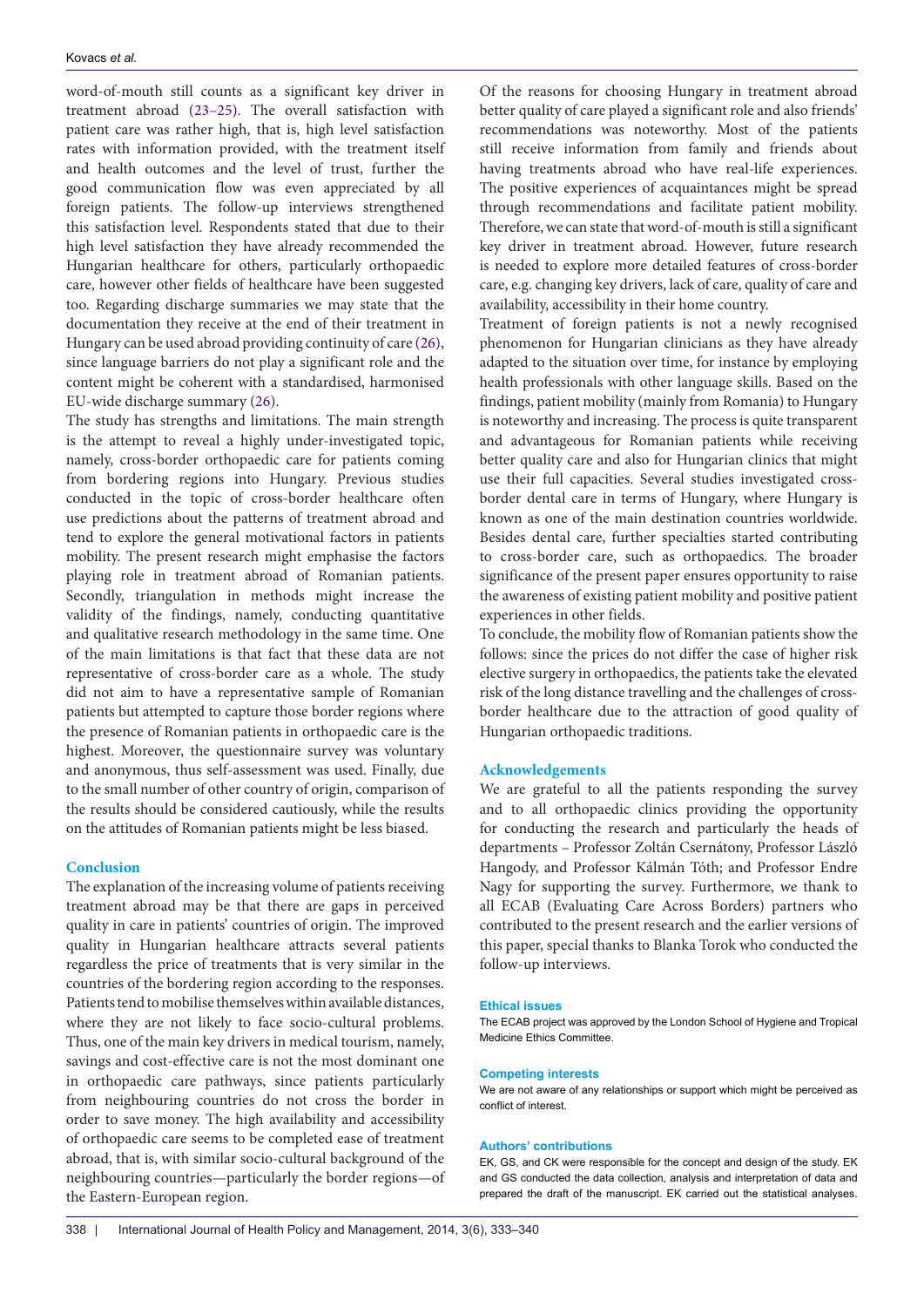GS And CK provided critical revision of the manuscript and supervision in the research.

### **Authors' affiliations**

<span id="page-6-1"></span><span id="page-6-0"></span>1 Health Services Management Training Centre, Semmelweis University, Budapest, Hungary. <sup>2</sup>Research Unit, Faculty of Public Health and Policy, London School of Hygiene and Tropical Medicine, London, UK

#### **References**

- <span id="page-6-2"></span>1. Sarah Caballero-Danell CM. Medical tourism and its entrepreneurial opportunities – A conceptual framework for entry into the industry [Master Dissertation]. Göteborg: Göteborg University; 2007.
- <span id="page-6-4"></span>2. Gallup Organization. Cross-border health services in the EU 2007. The Gallup Group; 2007.
- <span id="page-6-18"></span>3. Herrick DM. Medical tourism: Global competition in health care. National Center for Policy Analysis; 2007.
- <span id="page-6-19"></span>4. Horowitz MD, Rosensweig JA. Medical tourism--health care in the global economy. *Physician Exec* 2007; 33: 24-6.
- <span id="page-6-8"></span>5. Lunt NS, Exworthy M, Green ST, Horsfall D, Mannion R. *Medical Tourism: Treatments, markets and health system implications: A scoping review*. Paris: OECD; 2011.
- <span id="page-6-23"></span>6. Michalkó G, Rátz T, Hinek M. Spatial differences in Hungarian medical tourism supply based on service providers' online presence. *Foldrajzi Ertesito/Hungarian Geographical Bulletin*  2012; 61: 31-47.
- <span id="page-6-9"></span>7. Wismar M, Palm w, Figueras J, Ernst K, van Ginneken E. *Cross-border health care in the European Union. Mapping and analysing practices and policies*. Geneva: WHO; 2011.
- <span id="page-6-3"></span>8. Lunt N, Mannion R. Patient mobility in the global marketplace: a multidisciplinary perspective. *Int J Health Policy Manag* 2014; 2: 155-7. doi: [10.15171/ijhpm.2014.47](http://dx.doi.org/10.15171/ijhpm.2014.47)
- <span id="page-6-5"></span>9. Connell J. *Medical tourism*. Wallingford: CABI; 2011.
- <span id="page-6-6"></span>10. McMahon D. *Medical tourism and cross-border care. Background paper*. Toronto: Nuffield Council on Bioethics; 2013.
- <span id="page-6-7"></span>11. Leahy AL. Medical tourism: the impact of travel to foreign countries for healthcare. *Surgeon* 2008; 5: 260-1. doi: [10.1016/](http://dx.doi.org/10.1016/s1479-666x(08)80047-9) [s1479-666x\(08\)80047-9](http://dx.doi.org/10.1016/s1479-666x(08)80047-9)
- <span id="page-6-10"></span>12. Lunt N, Carrera P. Medical tourism: Assessing the evidence on treatment abroad. *Maturitas* 2010; 66: 27-32. doi: [10.1016/j.](http://dx.doi.org/10.1016/j.maturitas.2010.01.017) [maturitas.2010.01.017](http://dx.doi.org/10.1016/j.maturitas.2010.01.017)
- <span id="page-6-11"></span>13. Crooks VA, Kingsbury P, Snyder J, Johnston R. What is known about the patient's experience of medical tourism? A scoping review. *BMC Health Ser Res* 2010; 10: 266-78. doi:

#### <span id="page-6-12"></span>[10.1186/1472-6963-10-266](http://dx.doi.org/10.1186/1472-6963-10-266)

- 14. Smith M, Puczkó L. *Health and wellness tourism.* Netherlands: Elsevier/Butterworth-Heinemann; 2008.
- <span id="page-6-13"></span>15. Ruszinko A. Medical professions in health tourism, popular services. Hungary's Opportunities in the International Medical Tourism. Budapest, Hungary; 2010.
- <span id="page-6-24"></span>16. Cook PS. What is health and medical tourism? Annual Conference of the Australian Sociological Association. Victoria State, Melbourne; 2008
- <span id="page-6-25"></span>17. Reed CM. Medical Tourism. *Med Clin North Am* 2008; 92: 1433- 46. doi: [10.1016/j.mcna.2008.08.001](http://dx.doi.org/10.1016/j.mcna.2008.08.001)
- <span id="page-6-14"></span>18. Paulus A, Evers S, Fecher F, Van Der Made J, Boonen A. Cross border health care: An analysis of recent ECJ rulings. *European Journal of Law and Economics* 2002; 14: 61-73. doi: [10.1023/a:1015642601282](http://dx.doi.org/10.1023/a:1015642601282)
- <span id="page-6-15"></span>19. Legido-Quigley H, McKee M, Glinos I, Baeten R. Patient mobility in the European Union. *BMJ* 2007; 334: 188-90. doi: [10.1136/](http://dx.doi.org/10.1136/bmj.39086.497639.68) [bmj.39086.497639.68](http://dx.doi.org/10.1136/bmj.39086.497639.68)
- <span id="page-6-16"></span>20. Directive on the application of patients' rights in cross-border healthcare. 2011/24/EU (2011).
- <span id="page-6-17"></span>21. Hermesse J, Lewalle H, Palm W. Patient mobility within the European Union: An introduction. *Eur J Public Health* 1997; 7: 4-10. doi: [10.1093/eurpub/7.suppl\\_3.4](http://dx.doi.org/10.0.4.69/eurpub/7.suppl_3.4)
- <span id="page-6-20"></span>22. Kovacs E, Szocska G. Vacation for your teeth - Dental tourists in Hungary from the perspective of Hungarian dentists. *J Dent Res* 2013; 215: 415-8. doi: [10.1038/sj.bdj.2013.995](http://dx.doi.org/10.1038/sj.bdj.2013.995)
- <span id="page-6-27"></span>23. Wagner C, Moser F, Hohn A, Dobrick K, Verheyen F. EU Cross-Border Care Study 2012. Planned cross-border healthcare in the EU - Perspectives of TK insurees on doctors and dentists (Europabefragung 2012. Geplante grenzüberschreitende Versorgung in der EU - Ärzte und Zahnärzte aus Sicht der TK-Versicherten). WINEG Wissen; 2013.
- <span id="page-6-22"></span>24. Klar A. Health tourism in Europe - An empirical cost-analysis (Gesundheitstourismus in Europa – Eine empirische Transaktionskosten-Analyse). Budapest: Andrássy Universität; 2013. p. 287.
- <span id="page-6-21"></span>25. Winkelmann J, Hofmarcher M, Kovacs E, Szocska G. Crossborder dental care between Austria and Hungary. *Eurohealth*  2013; 4: 26-8.
- <span id="page-6-26"></span>26. Knai C, Footman K, Glonti K, Warren E. The role of discharge summaries in improving continuity of care across borders. *Eurohealth* 2013; 4: 10-2.